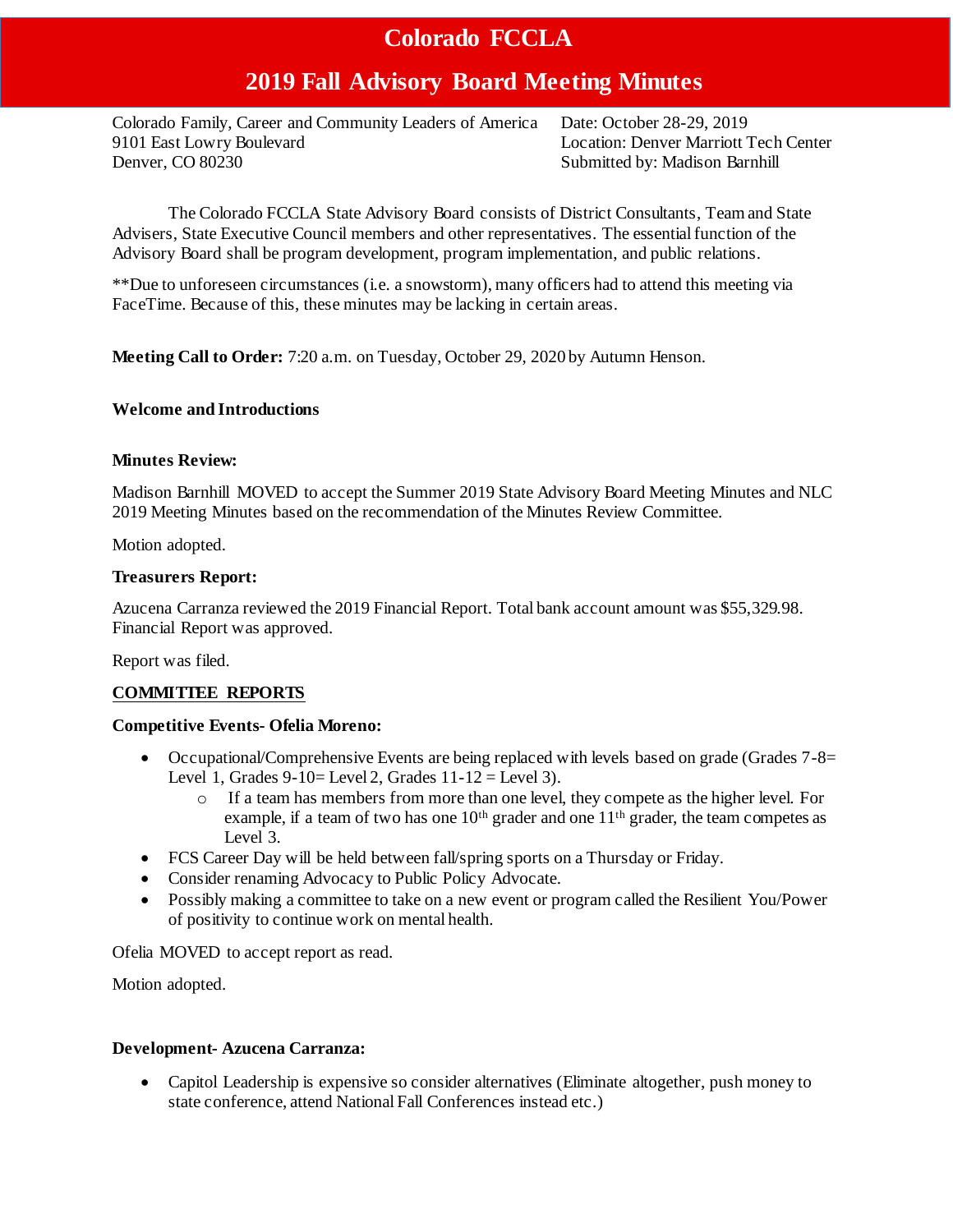# **2019 Fall Advisory Board Meeting Minutes**

- Potential Sponsors for Financial Fitness: Banks
- Review sponsorship packet, letters sent to potential sponsors, and updated informational letter.

Azucena MOVED to accept the report as read.

Motion adopted.

# **State Conference- Daniel Flores**

- Banquet: Awards before food to keep attention on awards and officers. Speak to the hotel about buffet or plated dinner options.
- Fun Night: Many fun night options are no longer possibilities for liability reasons or a lack of CTSO approval. Consider hosting the fun night activity somewhere else to create more possibilities.
- Award Ceremonies: Hosted by each district by district officers (maybe districts can install officers during this session as well)
	- o Have a small stage in the middle of the banquet for awards ceremonies
		- 8:30-9:30 Separate award ceremonies for District medals
		- 9:45 Whole group: Medals during closing with top 3 National qualifiers
		- $\blacksquare$  10:15 Closing
- Incentives for voting delegates to attend sessions. For instance, food vouchers, special badge, raffle items, certificates, or small items to help delegates show up. With important business needing to be decided, we need to ensure there will be a quorum at the business sessions.
- Adviser Refresh room: Food, snack bars, bobos (Recognize corporate sponsor)

Daniel MOVED to accept the report as read, division of question of all items.

Offsite fun night – lost

Small stage in middle of banquet for awards – adopted

Buffet service – Sara Davis moved to amend by "striking out buffet and inserting a 3-course banquet meal with everyone eating first and awards second." Second, adopted

Adviser refresh room – (if sponsored) was adopted overwise do a wellness basket or continental breakfast and coffee, adopted

#### Motion adopted

\*\* Due to COVID-19, State Conference was cancelled.

#### **State Service and PR- Aimee Sanchez:**

- Link other social media accounts and reach outside of FCCLA to promote recognition
- Colorado Additions to FCCLA Week
	- o 10th- Turn back and share your story
	- o 11th- FCCLA book/scrapbook
	- o 12th- Take time to appreciate the story of your advisors
	- o 13th- Celebrate the generations in your family and have family time
	- o 14th- Add clocks, or time related themes, when you wear red (red blazers)
- State Service Project: Family plays a very important role in our individual lives and in society. Anything you do to strengthen your family will strengthen you as an individual too. Colorado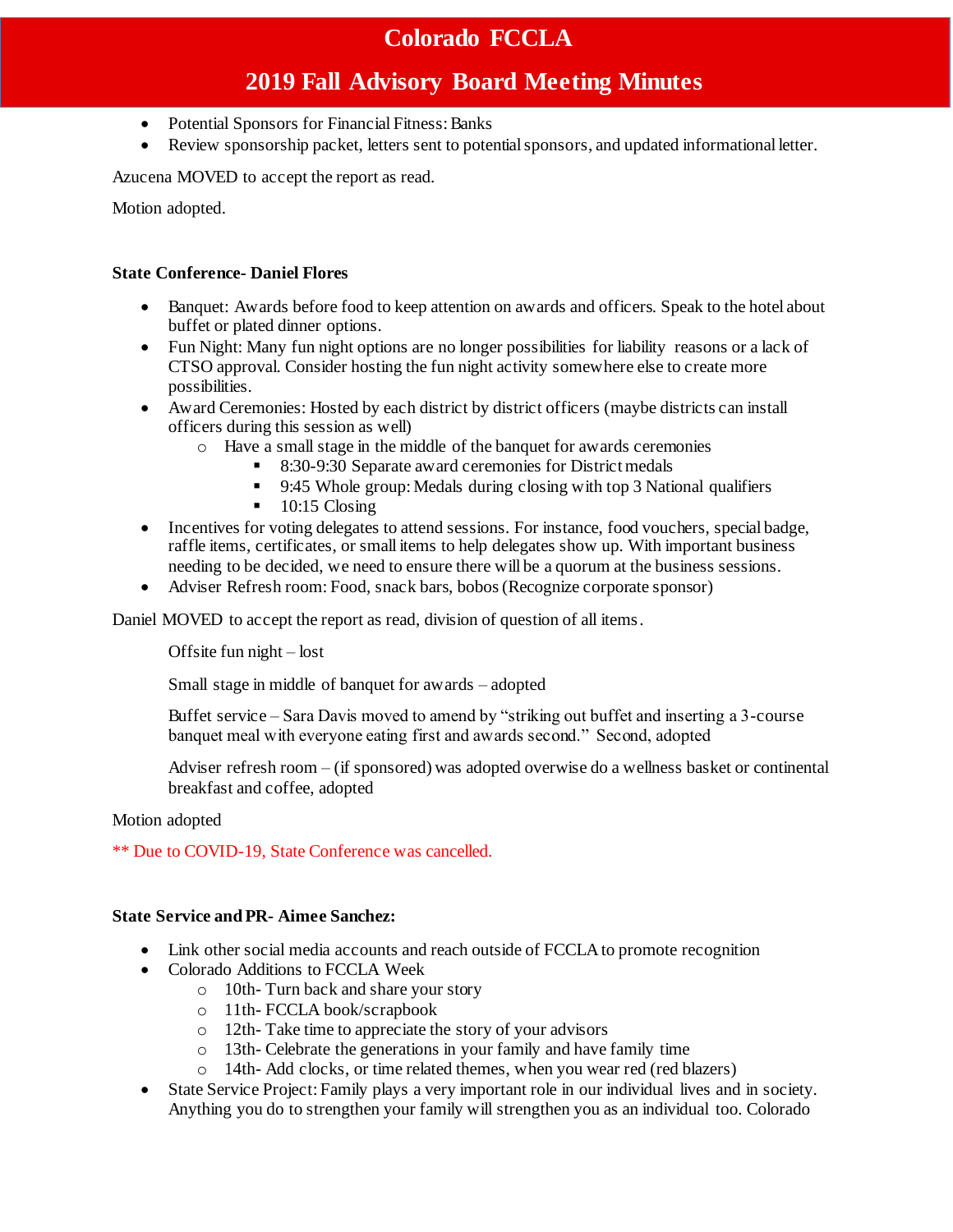# **2019 Fall Advisory Board Meeting Minutes**

FCCLA is asking chapters to focus on connecting family by encouraging members to bridge generations, help set aside designated family time, for host family events within the community.

Aimee MOVED to accept the report as read.

Motion adopted.

### **Adviser Support- Azucena Carranza:**

- Advisers need some new resources (lesson plans, FCS course outlines, QR codes to give students with important information).
- Advocate for the Adviser Leadership Institute.
- Connect more Middle Schools to High Schools.

Azucena MOVED to accept the report as read.

Motion adopted.

# **Alumni and Associates- Ofelia Moreno:**

- Create a list of benefits.
- Nationals is doing away with post-secondary.
- Ideas to expand the Colorado Alumni and Associates include business cards, charity functions, flyers, loose change donations, and advertise the first year of Alumni and Associates to graduating Seniors.
- Have state Foundation investigate FFA Format.
- Make sure people know where the money goes (secondary scholarships and red blazers)

Ofelia MOVED to accept the report as read.

Motion adopted.

# **Membership- Embrey Saville:**

- Send emails about deadlines for registration, and describe where the money is going, and what are the possibilities of becoming an affiliated member.
- Create Promotion Plan for Go for Red Campaign
- Eliminate all awards currently on the flyer and replace them with a competition of the 3 R's. We will make an application that asks about what your chapter has done to support the 3 R's. Include photos of what they have done. To determine a winner, it will be based on the increase in attendance at State Leadership Conference. Awards include money towards nice white FCCLA shirts and or red jackets.

Embrey MOVED to accept the report as read.

Motion adopted.

#### **State Officer Selection- Lionel Bustillos**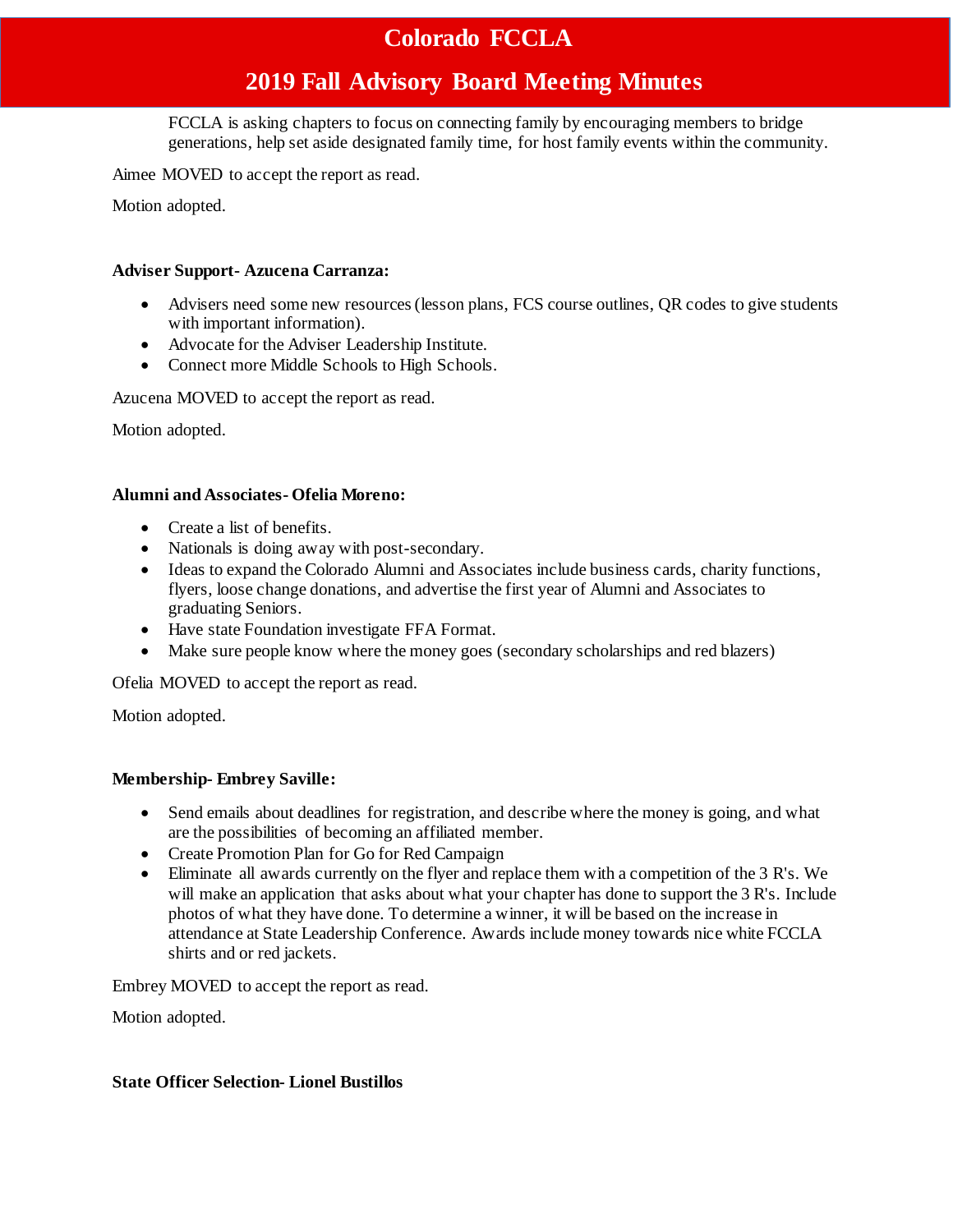# **2019 Fall Advisory Board Meeting Minutes**

- Fishbowl- each candidate takes a slip and has time to read it. Then the candidates are put into teams and will solve the problem as a team. Have backup fishbowl activities, for unexpected scenarios
	- o Example: work together to form a plan
		- "keynote speaker and workshop canceled, what do you do?"
- State Officer Application Process- Any officer competing in a competitive event or not meeting deadlines will be disqualified. Consider testing online/ digital, student teachers from CSU that make it and grade it with 1 point per question.
- Create a webinar/recording to guide state candidates to eliminate any excuse

# \*\*2020-2021 OFFICER SELECTION was held virtually.

Lionel MOVED to accept the report as read.

Division of question on competing in events if candidate, all other items adopted.

Matt moved to AMEND the motion on competing in events to read "All candidates and interviewing panel members cannot compete in competitive event held during state conference."

Motion Seconded and adopted.

# **Peer Education- Daniel Flores:**

- Hold the Expo in visible location maybe include a scavenger hunt
- Johnson & Wales provide samples/demos?
- Virtual Reality simulation included
- Give away free stuff

Daniel MOVED to accept the report as read.

Motion adopted.

# **Bylaws- Cesar Bustillos**

- Hotel Use: Many schools were late booking the rooms at the Sheraton, we suggested that Mr. Van Dyke do conference registration and hotel all at the same time with the same due date.
- Promoting FCCLA 75th for Nationals 2019-2020 and for Colorado 2020-2021

Cesar MOVED to accept the report as read.

Motion adopted

# **National Programs- Juan Gonzales:**

- Families First: Google yourself activity. Find out how much information you can find about yourself or your friends
- Power of One: Speak up for FCCLA and post accomplishments on social media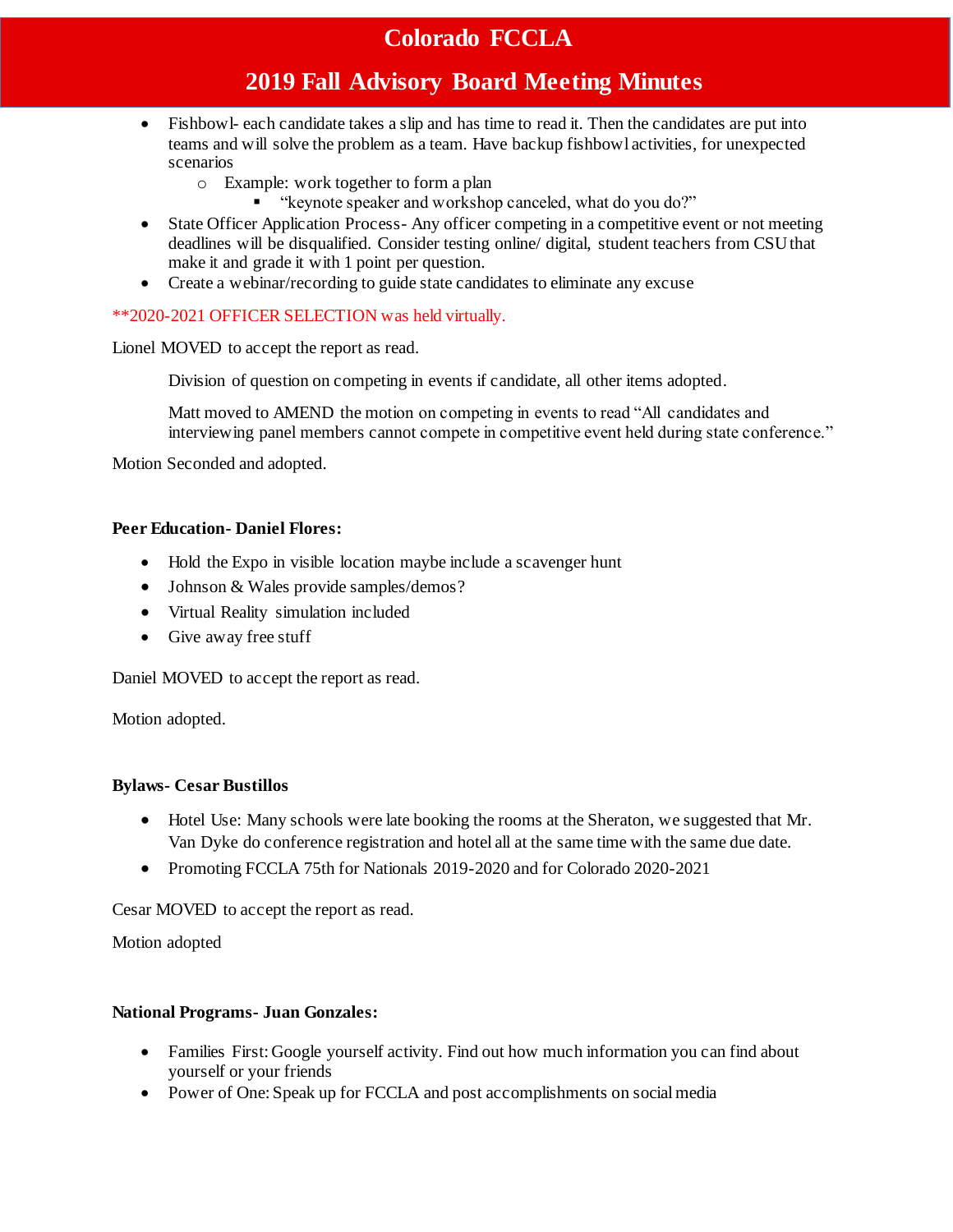# **2019 Fall Advisory Board Meeting Minutes**

• Educators Rising competitors will be FCCLA members

Juan MOVED to accept the report as read.

Motion adopted.

# **Policies and Procedures- Embrey Saville:**

- Change the committee name from "middle school committee" to "advisor support committee".
- Hotel registration required due dates
- Page. 27 number 2 add 'if a national qualifier going to the National Conference the official red binder is required'
- Page. 7 number 3 change to 'any event that has a level 1 category'
- Page. 27 number 12: delete
- Page. 28 number 18 change to 'Spectators are not allowed to observe any portion of any competitive event'

Embrey MOVED to accept the report as read.

Embrey MOVED to AMMEND the report "On page 28, section 18, remove 'any portion of'."

Motion adopted

# **National Conference- Matt Kopala:**

• Places to go include the National Mall/ Monuments, Ford's Theater, Botanical Garden, Holocaust Museum, and 6 Flags America.

Matt MOVED to accept the report as read.

Matt MOVED to AMMEND the report by "Deleting state tour for national conference."

Second, amendment adopted

Motion adopted.

\*\* Due to COVID-19, 2020 NLC went virtual.

# **State Officer- Matt Kopala:**

 Build a committee to make the decisions on a theme, ties to the state theme, ties to programs (Power of One, Student Body, and Leadership and Service). This committee would be responsible for pushing the State POW into schools.

Matt MOVED to accept report as read.

Motion adopted.

# **District consultant report – Sara Davis**